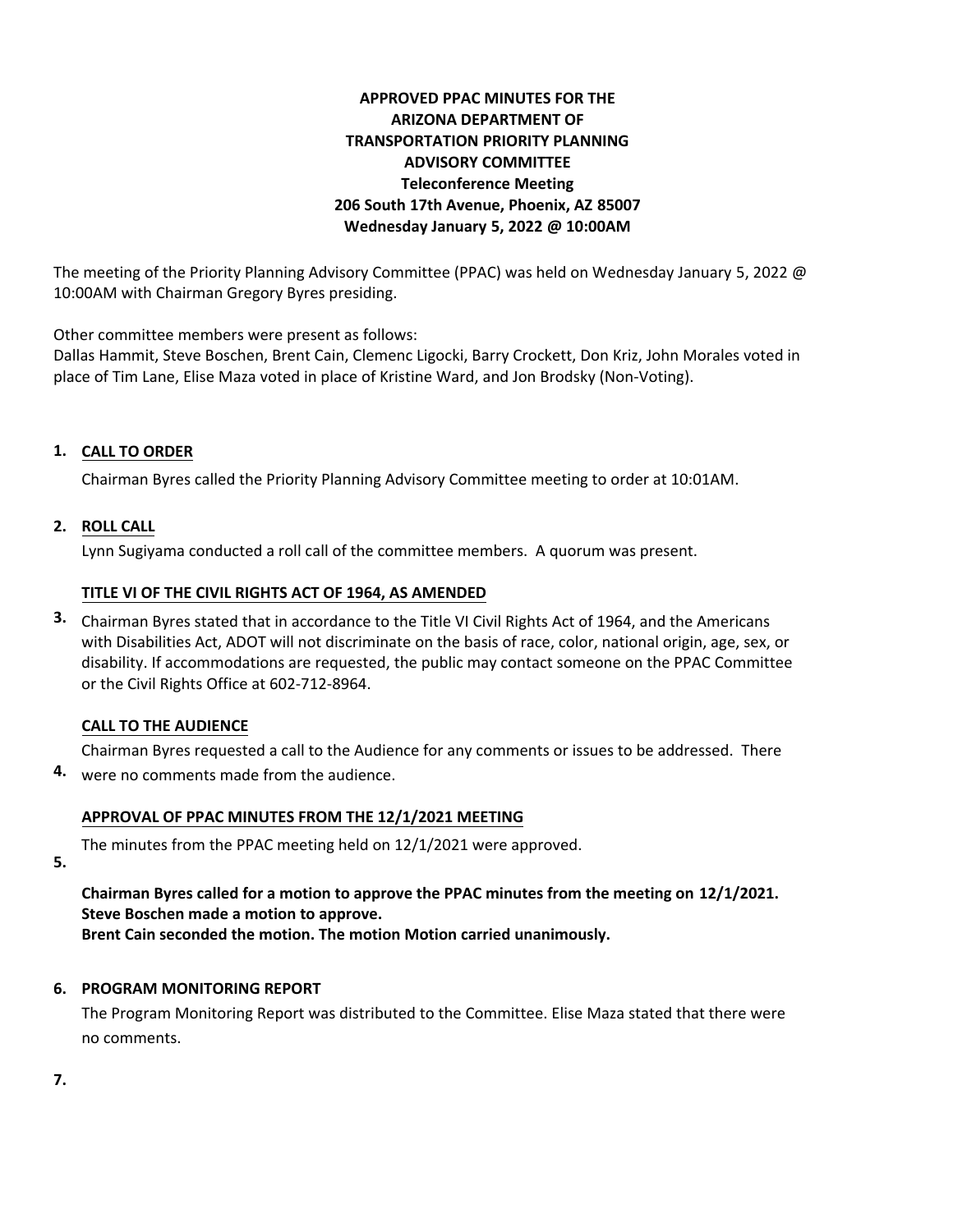#### **2022-2026 TRANSPORTATION FACILITIES CONSTRUCTION: DISCUSSION AND POSSIBLE ACTION ON PROJECT MODIFICATIONS & NEW PROJECTS**

| $7-1$ | Route & MP:                | SR 260 @ MP 357                         |
|-------|----------------------------|-----------------------------------------|
|       | <b>Project Name:</b>       | Hon-Dah - McNary                        |
|       | <b>Type of Work:</b>       | PAVEMENT PRESERVATION AND PARTIAL REHAB |
|       | County:                    | Navajo                                  |
|       | District:                  | <b>Northeast</b>                        |
|       | Schedule:                  | FY 2022                                 |
|       | Project:                   | F041601C TIP#: 102311                   |
|       | <b>Project Manager:</b>    | Angela Galietti                         |
|       | <b>Program Amount:</b>     | \$1,600,000                             |
|       | <b>New Program Amount:</b> | \$2,100,000                             |
|       | <b>Requested Action:</b>   | Increase Construction Budget.           |

**Item 7-1 was presented by: Angela Galietti Chairman called for a motion to approve Item 7-1. Steve Boschen made the motion to approve. Brent Cain seconded the motion. Motion carried unanimously.**

| $7-2$ | Route & MP:                | I-10 @ MP 226.5            |
|-------|----------------------------|----------------------------|
|       | <b>Project Name:</b>       | <b>RED ROCK TI</b>         |
|       | <b>Type of Work:</b>       | <b>CONSTRUCT RAMPS</b>     |
|       | County:                    | Pinal                      |
|       | District:                  | Southcentral               |
|       | Schedule:                  |                            |
|       | Project:                   | F034601D TIP#: 100183      |
|       | <b>Project Manager:</b>    | <b>Christ Dimitropolos</b> |
|       | <b>Program Amount:</b>     | \$0                        |
|       | <b>New Program Amount:</b> | \$30,000                   |
|       | <b>Requested Action:</b>   | Establihsh new project.    |

**Item 7-2 was presented by: Christ Dimitroplos Chairman called for a motion to approve Item 7-2. Brent Cain made the motion to approve. Steve Boschen seconded the motion. Motion carried unanimously.**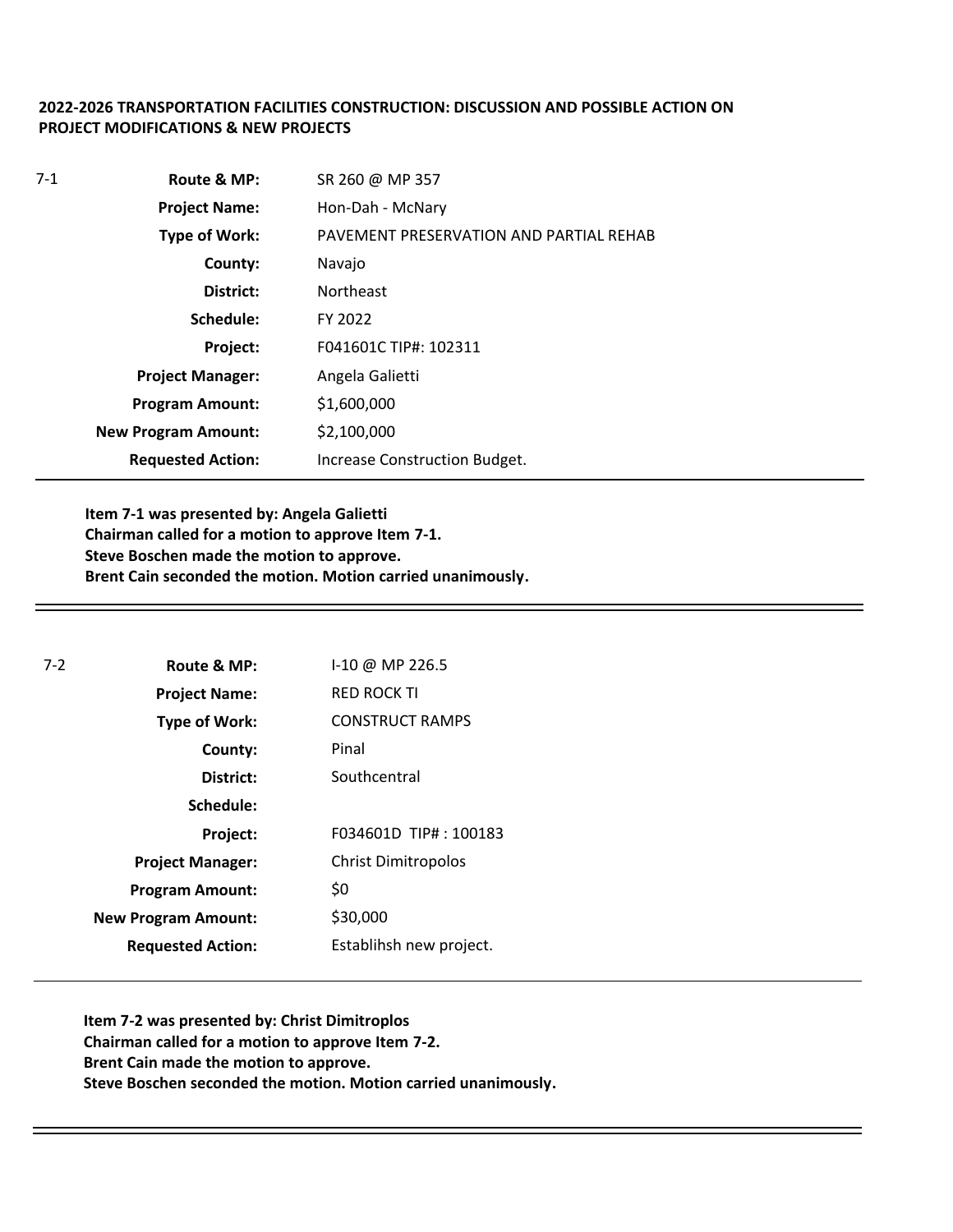| Route & MP:                | I-10 @ MP 247.6       |
|----------------------------|-----------------------|
| <b>Project Name:</b>       | INA RD - RUTHRAUFF RD |
| <b>Type of Work:</b>       | CONSTRUCT WIDENING    |
| County:                    | Pima                  |
| District:                  | Southcentral          |
| Schedule:                  | FY 2022               |
| Project:                   | H758301C TIP#: 8915   |
| <b>Project Manager:</b>    | Derek Boland          |
| <b>Program Amount:</b>     | \$155,457,000         |
| <b>New Program Amount:</b> | \$169,102,000         |
| <b>Requested Action:</b>   | Increase budget.      |

**Item 7-3 was presented by: Derek Boland Chairman called for a motion to approve Item 7-3. Steve Boschen made the motion to approve. Dallas Hammit seconded the motion. Motion carried unanimously.**

| $7 - 4$ | Route & MP:                | Local Roads                                          |
|---------|----------------------------|------------------------------------------------------|
|         | <b>Project Name:</b>       | Overfield Rd, Casa Grande & Signal Peak Rd, Coolidge |
|         | <b>Type of Work:</b>       | <b>INSTALL RUMBLE STRIPS</b>                         |
|         | County:                    | Pinal                                                |
|         | District:                  | Southcentral                                         |
|         | Schedule:                  |                                                      |
|         | Project:                   | T031001D TIP#: 101740                                |
|         | <b>Project Manager:</b>    | Michael Andazola                                     |
|         | <b>Program Amount:</b>     | \$0                                                  |
|         | <b>New Program Amount:</b> | \$180,000                                            |
|         | <b>Requested Action:</b>   | Establish Project.                                   |

**Item 7-4 was presented by: Michael Andazola Chairman called for a motion to approve Item 7-4. Steve Boschen made the motion to approve. Brent Cain seconded the motion. Motion carried unanimously.**

7-3